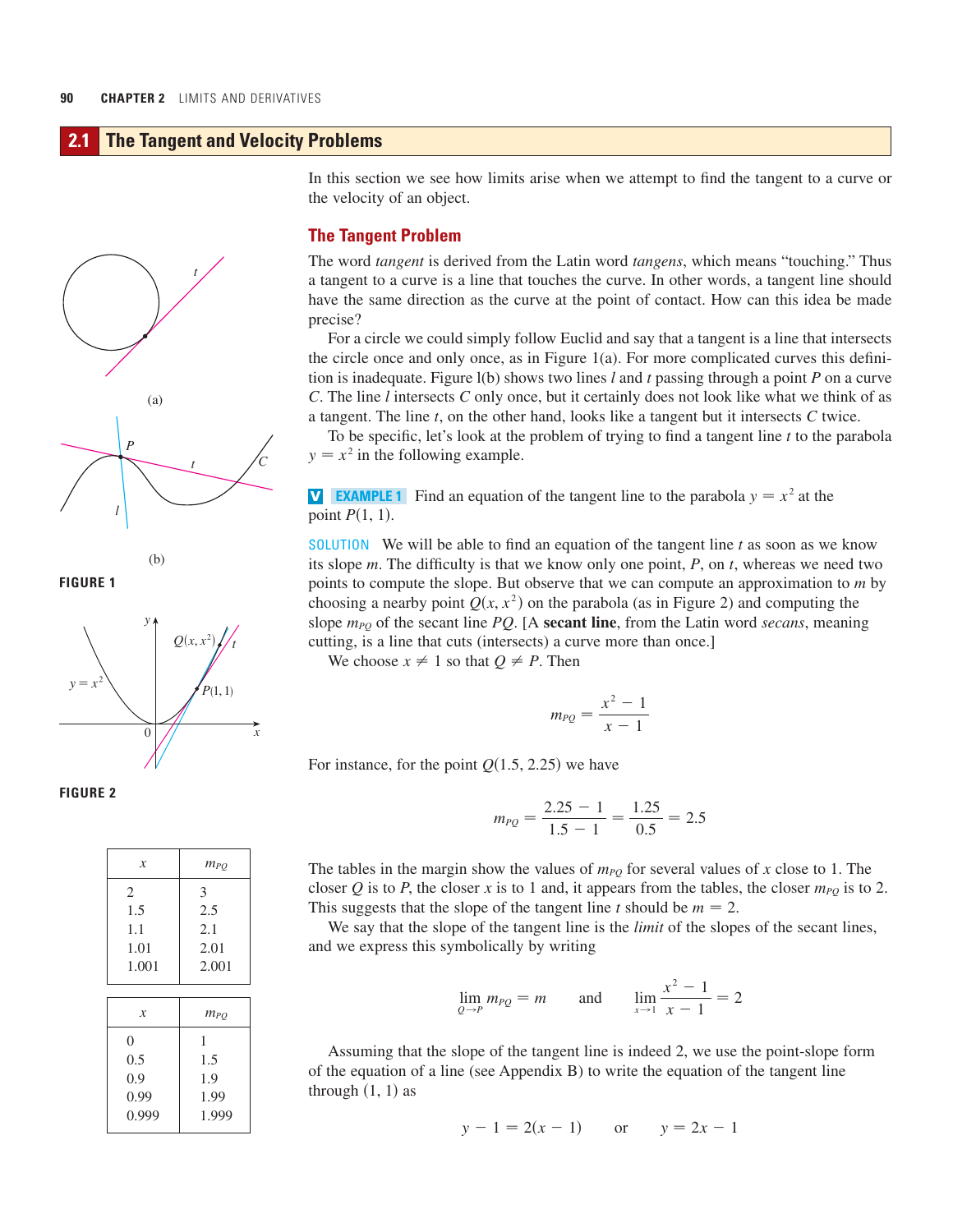t

t

Figure 3 illustrates the limiting process that occurs in this example. As  $Q$  approaches P along the parabola, the corresponding secant lines rotate about P and approach the tangent line t.





## **FIGURE 3**

**TEC** In Visual 2.1 you can see how the process in Figure 3 works for additional functions.

| t    | O      |
|------|--------|
| 0.00 | 100.00 |
| 0.02 | 81.87  |
| 0.04 | 67.03  |
| 0.06 | 54.88  |
| 0.08 | 44.93  |
| 0.10 | 36.76  |
|      |        |

Many functions that occur in science are not described by explicit equations; they are defined by experimental data. The next example shows how to estimate the slope of the tangent line to the graph of such a function.

**v EXAMPLE 2** Estimating the slope of a tangent line from experimental data The flash unit on a camera operates by storing charge on a capacitor and releasing it suddenly when the flash is set off. The data in the table describe the charge *Q* remaining on the capacitor (measured in microcoulombs) at time *t* (measured in seconds after the flash goes off). Use the data to draw the graph of this function and estimate the slope of the tangent line at the point where  $t = 0.04$ . [*Note:* The slope of the tangent line represents the electric current flowing from the capacitor to the flash bulb (measured in microamperes).]

SOLUTION In Figure 4 we plot the given data and use them to sketch a curve that approximates the graph of the function.

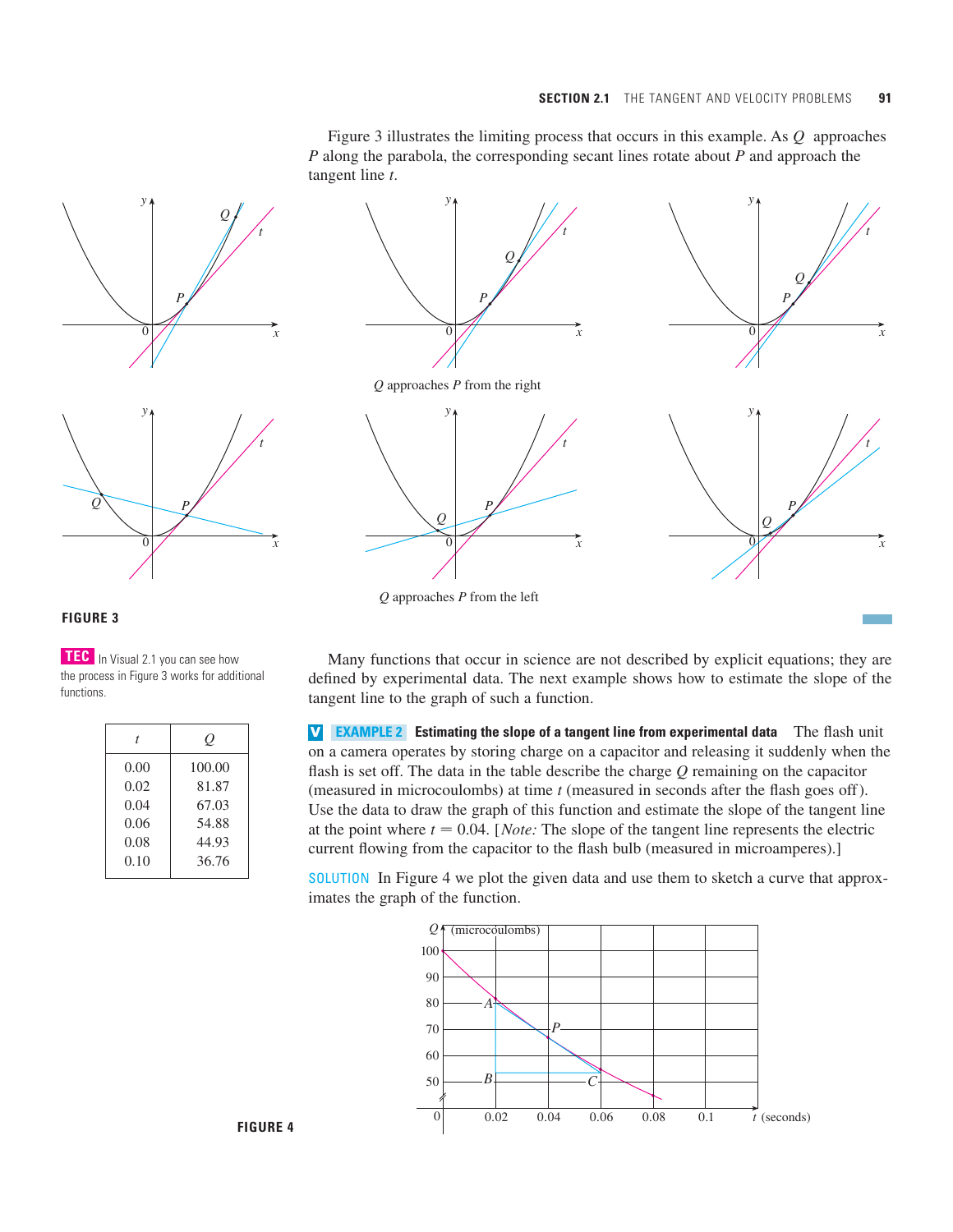| R              | $m_{PR}$  |
|----------------|-----------|
| (0.00, 100.00) | $-824.25$ |
| (0.02, 81.87)  | $-742.00$ |
| (0.06, 54.88)  | $-607.50$ |
| (0.08, 44.93)  | $-552.50$ |
| (0.10, 36.76)  | $-504.50$ |
|                |           |

The physical meaning of the answer in Example 2 is that the electric current flowing from the capacitor to the flash bulb after 0.04 second is about –670 microamperes.

$$
\begin{array}{c}\n\hline\n\end{array}
$$

The CN Tower in Toronto was the tallest freestanding building in the world for 32 years.

Given the points  $P(0.04, 67.03)$  and  $R(0.00, 100.00)$  on the graph, we find that the slope of the secant line *PR* is

$$
m_{PR} = \frac{100.00 - 67.03}{0.00 - 0.04} = -824.25
$$

The table at the left shows the results of similar calculations for the slopes of other secant lines. From this table we would expect the slope of the tangent line at  $t = 0.04$  to lie somewhere between  $-742$  and  $-607.5$ . In fact, the average of the slopes of the two closest secant lines is

$$
\frac{1}{2}(-742 - 607.5) = -674.75
$$

So, by this method, we estimate the slope of the tangent line to be  $-675$ .

Another method is to draw an approximation to the tangent line at *P* and measure the sides of the triangle *ABC*, as in Figure 4. This gives an estimate of the slope of the tangent line as

$$
-\frac{|AB|}{|BC|} \approx -\frac{80.4 - 53.6}{0.06 - 0.02} = -670
$$

### **The Velocity Problem**

If you watch the speedometer of a car as you travel in city traffic, you see that the needle doesn't stay still for very long; that is, the velocity of the car is not constant. We assume from watching the speedometer that the car has a definite velocity at each moment, but how is the "instantaneous" velocity defined? Let's investigate the example of a falling ball.

**V EXAMPLE 3** Velocity of a falling ball Suppose that a ball is dropped from the upper observation deck of the CN Tower in Toronto, 450 m above the ground. Find the velocity of the ball after 5 seconds.

SOLUTION Through experiments carried out four centuries ago, Galileo discovered that the distance fallen by any freely falling body is proportional to the square of the time it has been falling. (This model for free fall neglects air resistance.) If the distance fallen after t seconds is denoted by  $s(t)$  and measured in meters, then Galileo's law is expressed by the equation

$$
s(t) = 4.9t^2
$$

The difficulty in finding the velocity after 5 s is that we are dealing with a single instant of time  $(t = 5)$ , so no time interval is involved. However, we can approximate the desired quantity by computing the average velocity over the brief time interval of a tenth of a second from  $t = 5$  to  $t = 5.1$ :

average velocity = 
$$
\frac{\text{change in position}}{\text{time elapsed}}
$$
  
=  $\frac{s(5.1) - s(5)}{0.1}$   
=  $\frac{4.9(5.1)^2 - 4.9(5)^2}{0.1} = 49.49 \text{ m/s}$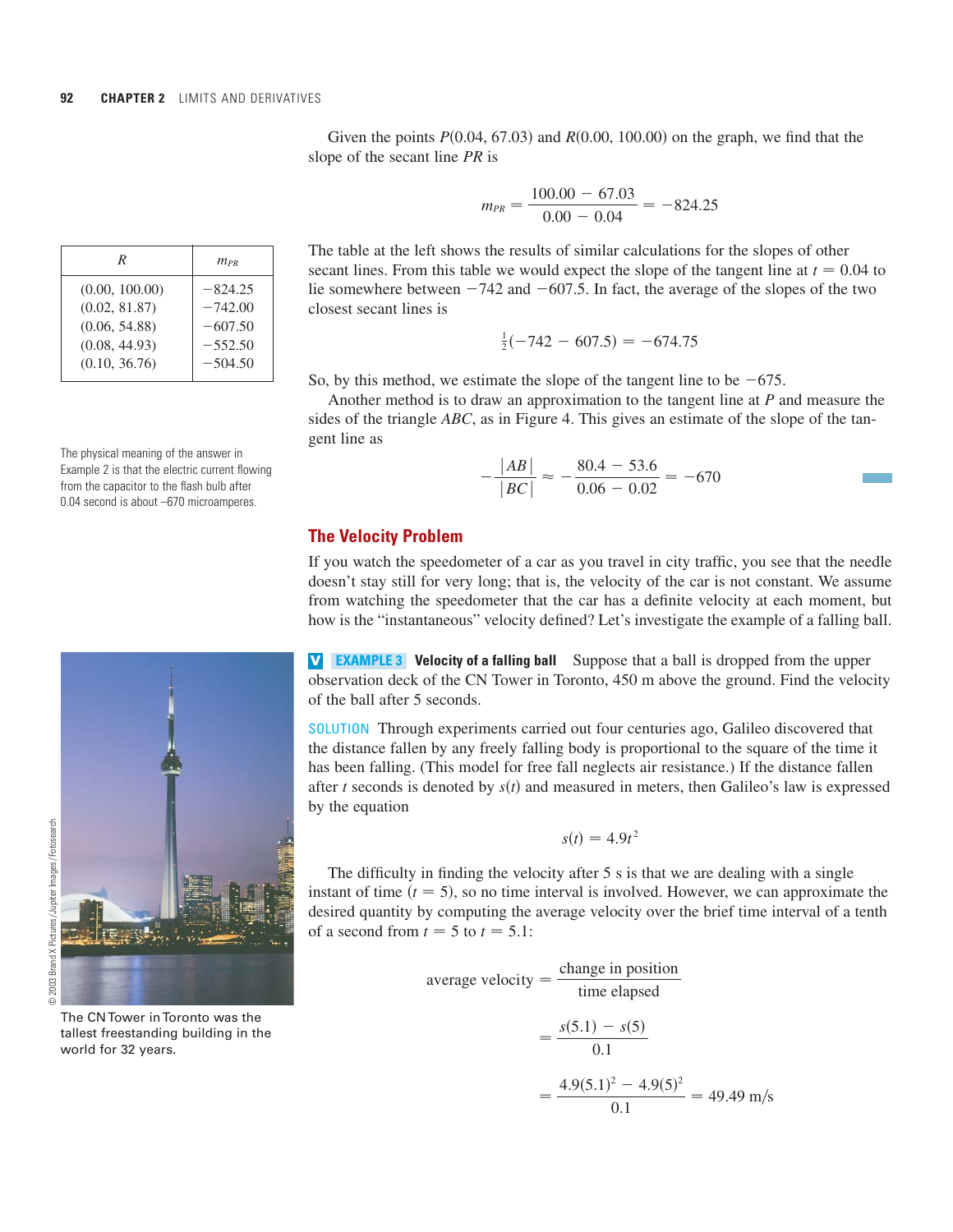Time interval  $\vert$  Average velocity  $(m/s)$ 53.9 49.49 49.245 49.049 49.0049  $5 \leq t \leq 5.01$  $5 \leq t \leq 5.05$  $5 \leq t \leq 5.1$  $5 \le t \le 6$ 

The following table shows the results of similar calculations of the average velocity over successively smaller time periods.

It appears that as we shorten the time period, the average velocity is becoming closer to 49 m/s. The **instantaneous velocity** when  $t = 5$  is defined to be the limiting value of these average velocities over shorter and shorter time periods that start at  $t = 5$ . Thus the (instantaneous) velocity after 5 s is

$$
v=49\ \mathrm{m/s}
$$

You may have the feeling that the calculations used in solving this problem are very similar to those used earlier in this section to find tangents. In fact, there is a close connection between the tangent problem and the problem of finding velocities. If we draw the graph of the distance function of the ball (as in Figure 5) and we consider the points  $P(a, 4.9a^2)$  and  $Q(a + h, 4.9(a + h)^2)$  on the graph, then the slope of the secant line is *PQ*

$$
m_{PQ} = \frac{4.9(a+h)^2 - 4.9a^2}{(a+h) - a}
$$

which is the same as the average velocity over the time interval  $[a, a + h]$ . Therefore the velocity at time  $t = a$  (the limit of these average velocities as h approaches 0) must be equal to the slope of the tangent line at  $P$  (the limit of the slopes of the secant lines).



**FIGURE 5**

Examples 1 and 3 show that in order to solve tangent and velocity problems we must be able to find limits. After studying methods for computing limits in the next four sections, we will return to the problems of finding tangents and velocities in Section 2.6.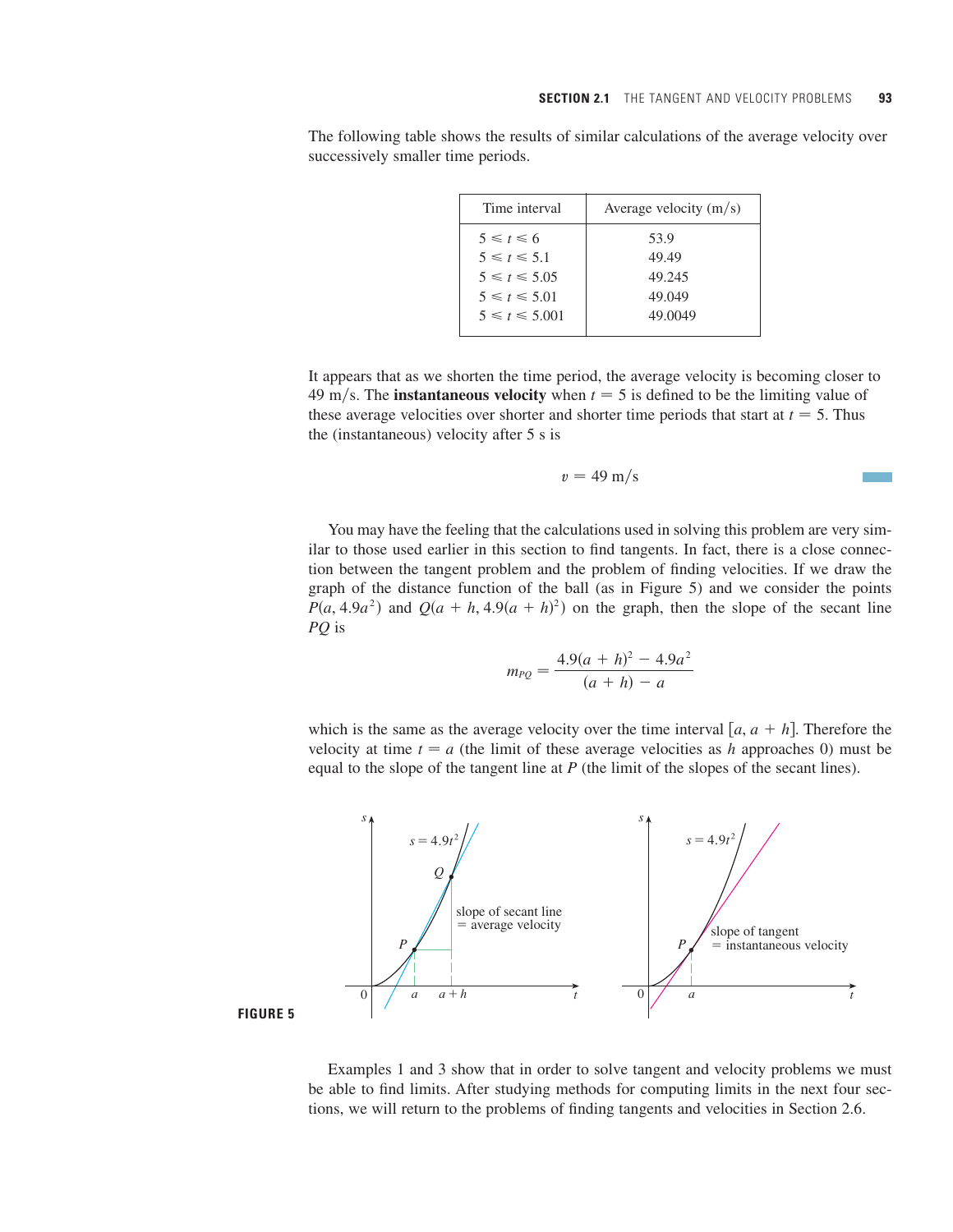### **2.1 Exercises**

**1.** A tank holds 1000 gallons of water, which drains from the bottom of the tank in half an hour. The values in the table show the volume *V* of water remaining in the tank (in gallons) after *t* minutes.

| $t$ (min) |     | 10  |     |    | 30 |
|-----------|-----|-----|-----|----|----|
| $V$ (gal) | 694 | 444 | 250 | 20 |    |

- (a) If  $P$  is the point  $(15, 250)$  on the graph of  $V$ , find the slopes of the secant lines *PQ* when *Q* is the point on the graph with  $t = 5$ , 10, 20, 25, and 30.
- (b) Estimate the slope of the tangent line at *P* by averaging the slopes of two secant lines.
- (c) Use a graph of the function to estimate the slope of the tangent line at *P*. (This slope represents the rate at which the water is flowing from the tank after 15 minutes.)
- **2.** A cardiac monitor is used to measure the heart rate of a patient after surgery. It compiles the number of heartbeats after *t* minutes. When the data in the table are graphed, the slope of the tangent line represents the heart rate in beats per minute.

| (min)      | $\sim$<br>36 | $\Omega$<br>20 | 40   | 44   | 44   |           |  |   |  |  |
|------------|--------------|----------------|------|------|------|-----------|--|---|--|--|
| Heartbeats | 2530         | 2661           | 2806 | 2948 | 3080 | (seconds) |  | - |  |  |

The monitor estimates this value by calculating the slope of a secant line. Use the data to estimate the patient's heart rate after 42 minutes using the secant line between the points with the given values of *t*.

 $(a) t = 36$  and  $t =$  $= 42$  (b)  $t = 38$  and  $t = 42$ 

(c)  $t = 40$  and  $t =$  $= 42$  (d)  $t = 42$  and  $t = 44$ 

What are your conclusions?

- **3.** The point  $P(1, \frac{1}{2})$  lies on the curve  $y = x/(1 + x)$ .
	- (a) If Q is the point  $(x, x/(1 + x))$ , use your calculator to find the slope of the secant line  $PQ$  (correct to six decimal places) for the following values of  $x$ :
		- (i) 0.5 (ii) 0.9 (iii) 0.99 (iv) 0.999
	- (v) 1.5 (vi) 1.1 (vii) 1.01 (viii) 1.001 (b) Using the results of part (a), guess the value of the slope of the tangent line to the curve at  $P(1, \frac{1}{2})$ .
	- (c) Using the slope from part (b), find an equation of the tangent line to the curve at  $P(1, \frac{1}{2})$ .
- **4.** The point  $P(0.5, 0)$  lies on the curve  $y = \cos \pi x$ .
- (a) If Q is the point  $(x, \cos \pi x)$ , use your calculator to find the slope of the secant line  $PQ$  (correct to six decimal places) for the following values of  $x$ :
	- (i) 0 (ii) 0.4 (iii) 0.49 (iv) 0.499
	- (v) 1 (vi) 0.6 (vii) 0.51 (viii) 0.501
- (b) Using the results of part (a), guess the value of the slope of the tangent line to the curve at  $P(0.5, 0)$ .
- (c) Using the slope from part (b), find an equation of the tangent line to the curve at  $P(0.5, 0)$ .
- (d) Sketch the curve, two of the secant lines, and the tangent line.
- **5.** If a ball is thrown into the air with a velocity of 40 ft/s, its height in feet *t* seconds later is given by  $y = 40t - 16t^2$ .
	- (a) Find the average velocity for the time period beginning when  $t = 2$  and lasting
		- $(i)$  0.5 second  $(ii)$  0.1 second
		- (iii) 0.05 second (iv) 0.01 second
	- (b) Estimate the instantaneous velocity when  $t = 2$ .
- **6.** If a rock is thrown upward on the planet Mars with a velocity of 10 m/s, its height in meters  $t$  seconds later is given by  $y = 10t - 1.86t^2$ .
	- (a) Find the average velocity over the given time intervals: (i)  $[1, 2]$  (ii)  $[1, 1.5]$  (iii)  $[1, 1.1]$ 
		- (iv) [1, 1.01] (v) [1, 1.001]
	- (b) Estimate the instantaneous velocity when  $t = 1$ .
- **7.** The table shows the position of a cyclist.

| $t$ (seconds) |  |              |  |      |
|---------------|--|--------------|--|------|
| s (meters)    |  | $_{\rm 5.1}$ |  | 2J.C |

- (a) Find the average velocity for each time period:
- (i)  $[1, 3]$  (ii)  $[2, 3]$  (iii)  $[3, 5]$  (iv)  $[3, 4]$ (b) Use the graph of  $s$  as a function of  $t$  to estimate the instantaneous velocity when  $t = 3$ .
- **8.** The displacement (in centimeters) of a particle moving back and forth along a straight line is given by the equation of motion  $s = 2 \sin \pi t + 3 \cos \pi t$ , where *t* is measured in seconds.
	- (a) Find the average velocity during each time period:
		- (i)  $[1, 2]$  (ii)  $[1, 1.1]$
		- (iii)  $[1, 1.01]$  (iv)  $[1, 1.001]$
	- (b) Estimate the instantaneous velocity of the particle when  $t = 1$ .
- **9.** The point  $P(1, 0)$  lies on the curve  $y = \sin(10\pi/x)$ .
	- (a) If Q is the point  $(x, \sin(10\pi/x))$ , find the slope of the secant line  $PQ$  (correct to four decimal places) for  $x = 2, 1.5, 1.4$ , 1.3, 1.2, 1.1, 0.5, 0.6, 0.7, 0.8, and 0.9. Do the slopes appear to be approaching a limit?
- $\overrightarrow{P}$  (b) Use a graph of the curve to explain why the slopes of the secant lines in part (a) are not close to the slope of the tangent line at P.
	- (c) By choosing appropriate secant lines, estimate the slope of the tangent line at *.*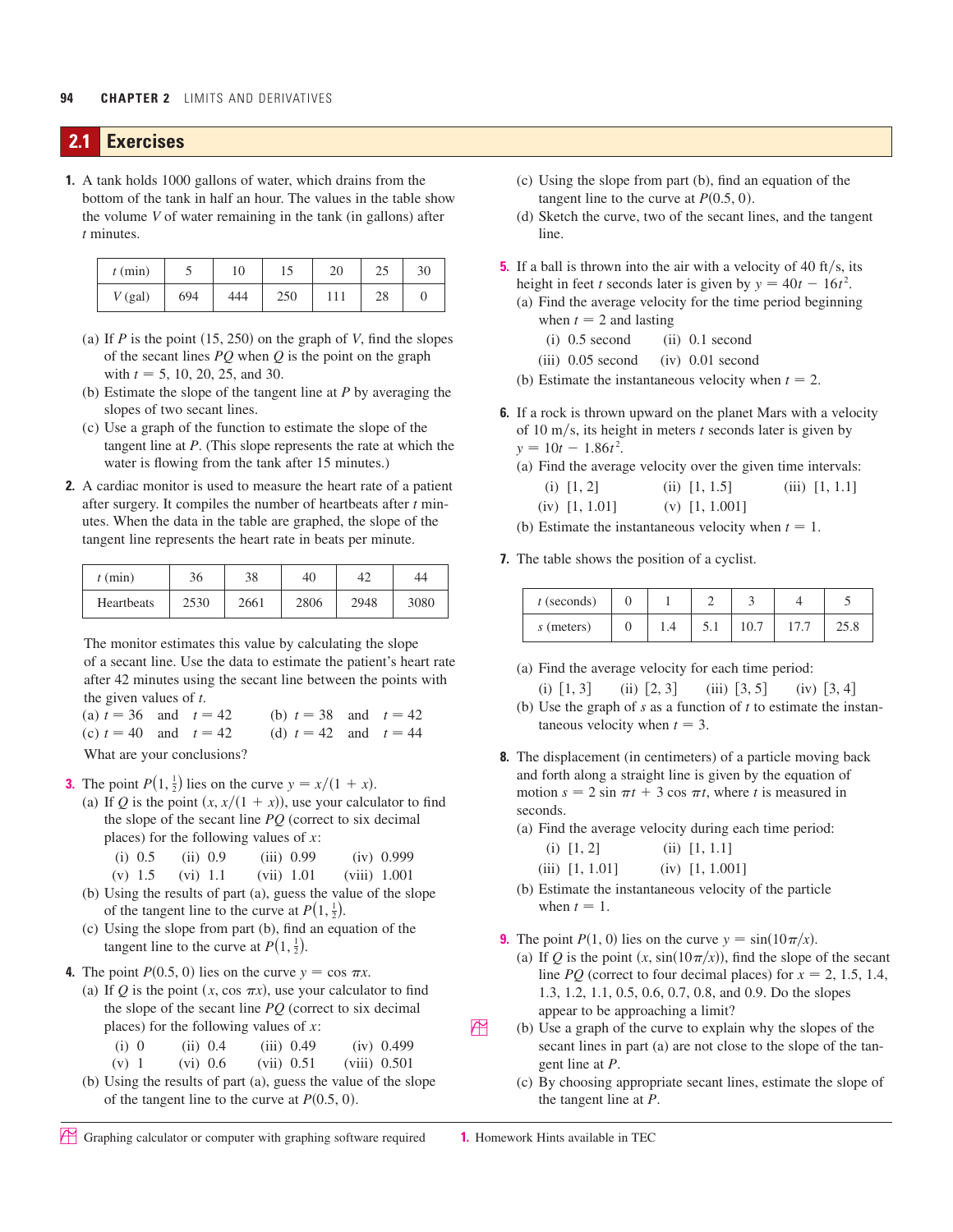# **2.2 The Limit of a Function**

Having seen in the preceding section how limits arise when we want to find the tangent to a curve or the velocity of an object, we now turn our attention to limits in general and numerical and graphical methods for computing them.

Let's investigate the behavior of the function f defined by  $f(x) = x^2 - x + 2$  for values of x near 2. The following table gives values of  $f(x)$  for values of x close to 2 but not equal to 2.



| $\boldsymbol{x}$ | f(x)     | X     | f(x)     |
|------------------|----------|-------|----------|
| 1.0              | 2.000000 | 3.0   | 8.000000 |
| 1.5              | 2.750000 | 2.5   | 5.750000 |
| 1.8              | 3.440000 | 2.2.  | 4.640000 |
| 1.9              | 3.710000 | 2.1   | 4.310000 |
| 1.95             | 3.852500 | 2.05  | 4.152500 |
| 1.99             | 3.970100 | 2.01  | 4.030100 |
| 1.995            | 3.985025 | 2.005 | 4.015025 |
| 1.999            | 3.997001 | 2.001 | 4.003001 |

From the table and the graph of  $f$  (a parabola) shown in Figure 1 we see that when  $x$  is close to 2 (on either side of 2),  $f(x)$  is close to 4. In fact, it appears that we can make the values of  $f(x)$  as close as we like to 4 by taking x sufficiently close to 2. We express this by saying "the limit of the function  $f(x) = x^2 - x + 2$  as x approaches 2 is equal to 4." The notation for this is

$$
\lim_{x \to 2} (x^2 - x + 2) = 4
$$

In general, we use the following notation.

**Definition** We write **1**

 $\lim_{x\to a} f(x) = L$ 

and say "the limit of  $f(x)$ , as x approaches a, equals L"

if we can make the values of  $f(x)$  arbitrarily close to *L* (as close to *L* as we like) by taking x to be sufficiently close to  $a$  (on either side of  $a$ ) but not equal to  $a$ .

Roughly speaking, this says that the values of  $f(x)$  tend to get closer and closer to the number L as x gets closer and closer to the number a (from either side of a) but  $x \neq a$ . An alternative notation for

 $\lim_{x\to a} f(x) = L$ 

is  $f(x) \to L$  as  $x \to a$ 

which is usually read " $f(x)$  approaches L as x approaches a."

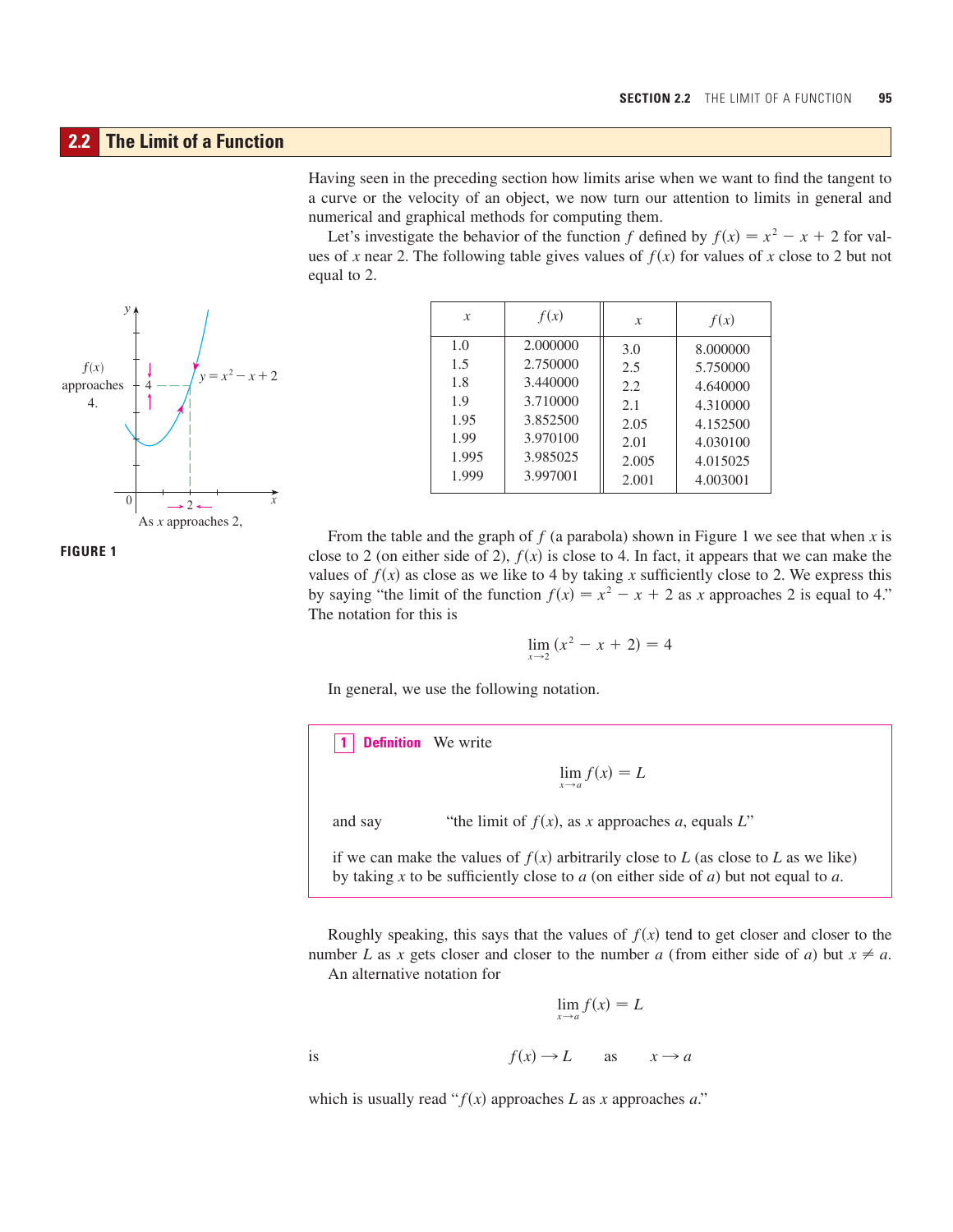Notice the phrase "but  $x \neq a$ " in the definition of limit. This means that in finding the limit of  $f(x)$  as x approaches a, we never consider  $x = a$ . In fact,  $f(x)$  need not even be defined when  $x = a$ . The only thing that matters is how f is defined *near* a.

Figure 2 shows the graphs of three functions. Note that in part (c),  $f(a)$  is not defined and in part (b),  $f(a) \neq L$ . But in each case, regardless of what happens at a, it is true that  $\lim_{x\to a} f(x) = L.$ 





**FIGURE 2**  $\lim_{x \to \infty} f(x) = L$  in all three cases

| x < 1  | f(x)     |
|--------|----------|
| 0.5    | 0.666667 |
| 0.9    | 0.526316 |
| 0.99   | 0.502513 |
| 0.999  | 0.500250 |
| 0.9999 | 0.500025 |

| x > 1  | f(x)     |
|--------|----------|
| 1.5    | 0.400000 |
| 1.1    | 0.476190 |
| 1.01   | 0.497512 |
| 1.001  | 0.499750 |
| 1.0001 | 0.499975 |
|        |          |

**Guessing a limit from numerical values** Guess the value of  $\lim_{x\to 1} \frac{x}{x^2-1}$ .  $x - 1$ **EXAMPLE 1** Guessing a limit from numerical values Guess the value of  $\lim_{x\to 1} \frac{x^2-1}{x^2-1}$ 

SOLUTION Notice that the function  $f(x) = (x - 1)/(x^2 - 1)$  is not defined when  $x = 1$ , but that doesn't matter because the definition of  $\lim_{x\to a} f(x)$  says that we consider values of  $x$  that are close to  $a$  but not equal to  $a$ .

The tables at the left give values of  $f(x)$  (correct to six decimal places) for values of x that approach 1 (but are not equal to 1). On the basis of the values in the tables, we make the guess that

$$
\lim_{x \to 1} \frac{x-1}{x^2 - 1} = 0.5
$$

Example 1 is illustrated by the graph of  $f$  in Figure 3. Now let's change  $f$  slightly by giving it the value 2 when  $x = 1$  and calling the resulting function g:

$$
g(x) = \begin{cases} \frac{x-1}{x^2 - 1} & \text{if } x \neq 1 \\ 2 & \text{if } x = 1 \end{cases}
$$

This new function  $g$  still has the same limit as  $x$  approaches 1. (See Figure 4.)





x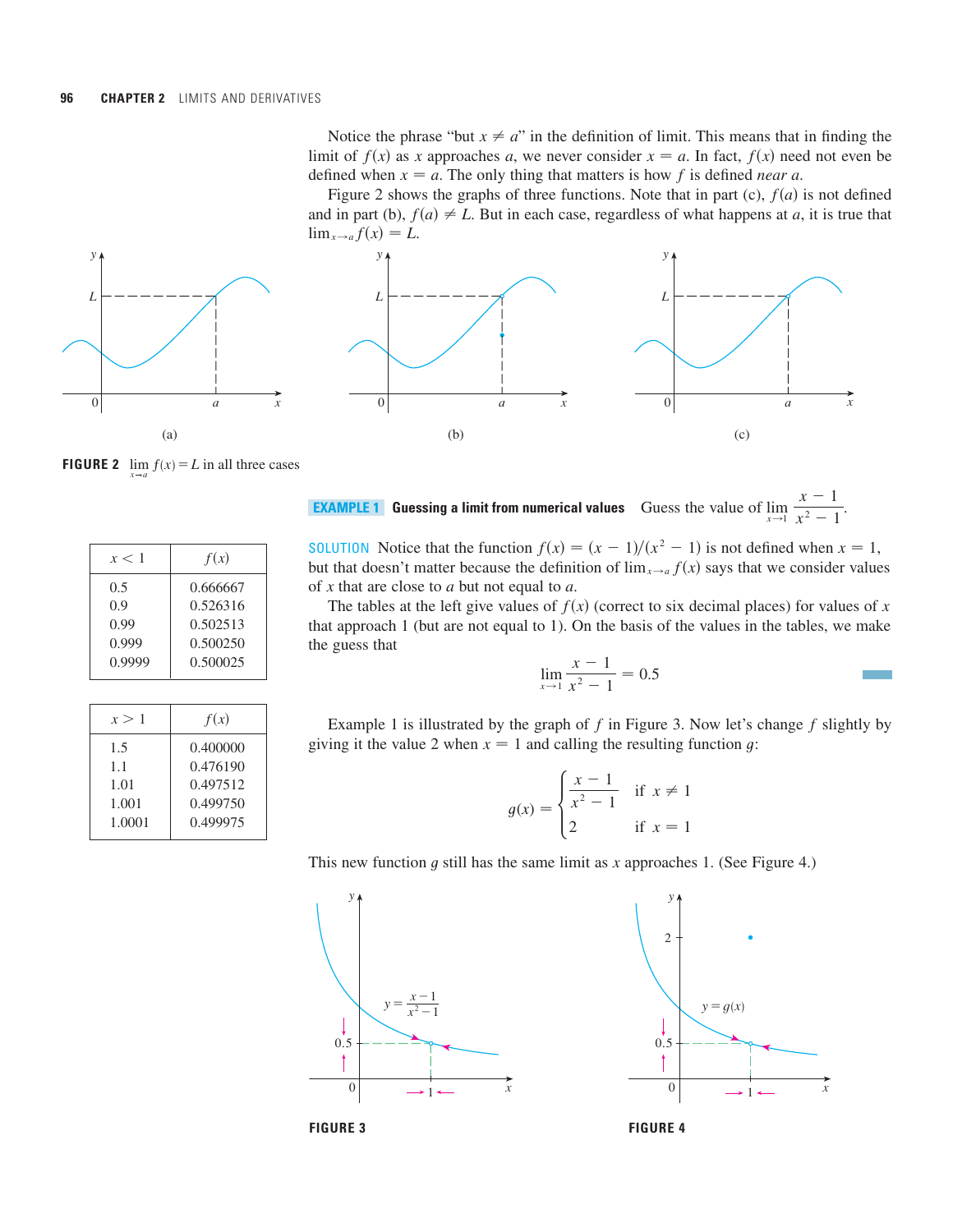**EXAMPLE 2** Estimate the value of 
$$
\lim_{t \to 0} \frac{\sqrt{t^2 + 9} - 3}{t^2}
$$
.

SOLUTION The table lists values of the function for several values of  $t$  near 0.

| t          | $t^2 + 9 - 3$<br>$t^2$ |
|------------|------------------------|
| ±1.0       | 0.16228                |
| $\pm 0.5$  | 0.16553                |
| $\pm 0.1$  | 0.16662                |
| ±0.05      | 0.16666                |
| $\pm 0.01$ | 0.16667                |
|            |                        |

As t approaches 0, the values of the function seem to approach  $0.1666666...$  and so we guess that

$$
\lim_{t \to 0} \frac{\sqrt{t^2 + 9} - 3}{t^2} = \frac{1}{6}
$$

In Example 2 what would have happened if we had taken even smaller values of  $t$ ? The table in the margin shows the results from one calculator; you can see that something strange seems to be happening.

If you try these calculations on your own calculator you might get different values, but eventually you will get the value 0 if you make t sufficiently small. Does this mean that the answer is really 0 instead of  $\frac{1}{6}$ ? No, the value of the limit is  $\frac{1}{6}$ , as we will show in the  $\oslash$  next section. The problem is that the calculator gave false values because  $\sqrt{t^2 + 9}$  is very close to 3 when t is small. (In fact, when t is sufficiently small, a calculator's value for  $\sqrt{t^2 + 9}$  is 3.000... to as many digits as the calculator is capable of carrying.)

Something similar happens when we try to graph the function

$$
f(t) = \frac{\sqrt{t^2 + 9} - 3}{t^2}
$$

of Example 2 on a graphing calculator or computer. Parts (a) and (b) of Figure 5 show quite accurate graphs of  $f$ , and when we use the trace mode (if available) we can estimate easily that the limit is about  $\frac{1}{6}$ . But if we zoom in too much, as in parts (c) and (d), then we get inaccurate graphs, again because of problems with subtraction.



(a)  $[-5, 5]$  by  $[-0.1, 0.3]$ 





(b)  $[-0.1, 0.1]$  by  $[-0.1, 0.3]$  (c)  $[-10^{-6}, 10^{-6}]$  by  $[-0.1, 0.3]$  (d)  $[-10^{-7}, 10^{-7}]$  by  $[-0.1, 0.3]$ 



|                    | $t^2 + 9$<br>$-3$  |
|--------------------|--------------------|
| ±0.0005<br>±0.0001 | 0.16800<br>0.20000 |
| $\pm 0.00005$      | 0.00000            |
| $\pm 0.00001$      | 0.00000            |

#### **www.stewartcalculus.com**

For a further explanation of why calculators sometimes give false values, click on Lies My Calculator and Computer Told Me. In particular, see the section called The Perils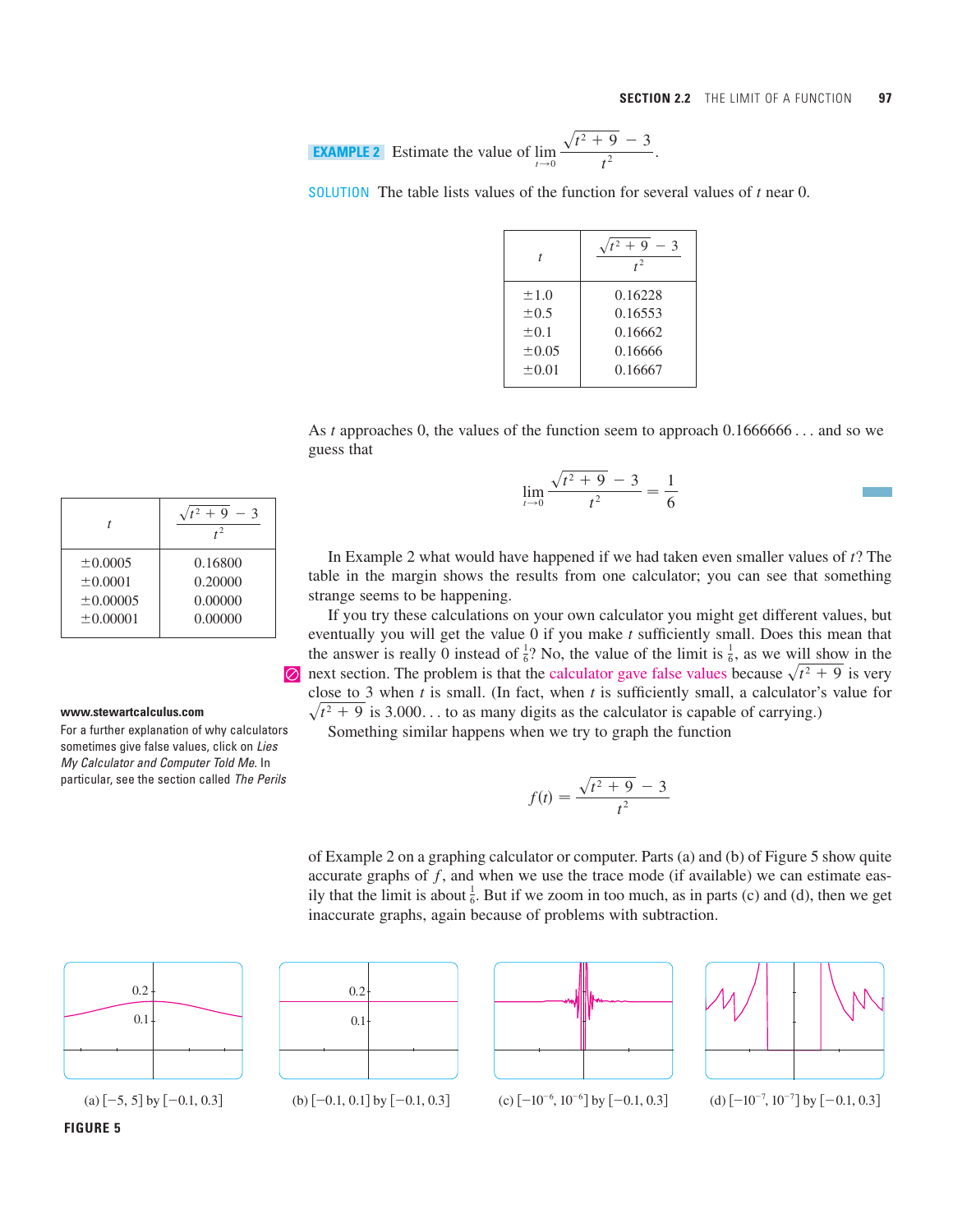**V EXAMPLE 3** Guess the value of 
$$
\lim_{x \to 0} \frac{\sin x}{x}
$$
.

**SOLUTION** The function  $f(x) = (\sin x)/x$  is not defined when  $x = 0$ . Using a calculator (and remembering that, if  $x \in \mathbb{R}$ , sin *x* means the sine of the angle whose *radian* measure is  $x$ ), we construct a table of values correct to eight decimal places. From the table at the left and the graph in Figure 6 we guess that

$$
\lim_{x \to 0} \frac{\sin x}{x} = 1
$$

This guess is in fact correct, as will be proved in Chapter 3 using a geometric argument.



**FIGURE 6** 



**SOLUTION** Again the function  $f(x) = \sin(\pi/x)$  is undefined at 0. Evaluating the function for some small values of  $x$ , we get

| $f(1) = \sin \pi = 0$            | $f(\frac{1}{2}) = \sin 2\pi = 0$ |
|----------------------------------|----------------------------------|
| $f(\frac{1}{3}) = \sin 3\pi = 0$ | $f(\frac{1}{4}) = \sin 4\pi = 0$ |
| $f(0.1) = \sin 10\pi = 0$        | $f(0.01) = \sin 100\pi = 0$      |

Similarly,  $f(0.001) = f(0.0001) = 0$ . On the basis of this information we might be tempted to guess that

$$
\lim_{x \to 0} \sin \frac{\pi}{x} = 0
$$

 $\circledcirc$  but this time our guess is wrong. Note that although  $f(1/n) = \sin n\pi = 0$  for any integer *n*, it is also true that  $f(x) = 1$  for infinitely many values of x that approach 0. The graph of  $f$  is given in Figure 7.



| x           | $\sin x$<br>X |
|-------------|---------------|
| ±1.0        | 0.84147098    |
| $\pm 0.5$   | 0.95885108    |
| $+0.4$      | 0.97354586    |
| $\pm 0.3$   | 0.98506736    |
| $+0.2$      | 0.99334665    |
| $\pm 0.1$   | 0.99833417    |
| $+0.05$     | 0.99958339    |
| $\pm 0.01$  | 0.99998333    |
| $\pm 0.005$ | 0.99999583    |
| $+0.001$    | 0.99999983    |
|             |               |

#### **Computer Algebra Systems**

Computer algebra systems (CAS) have commands that compute limits. In order to avoid the types of pitfalls demonstrated in Examples 2, 4, and 5, they don't find limits by numerical experimentation. Instead, they use more sophisticated techniques such as computing infinite series. If you have access to a CAS, use the limit command to compute the limits in the examples of this section and to check your answers in the exercises of this chapter.

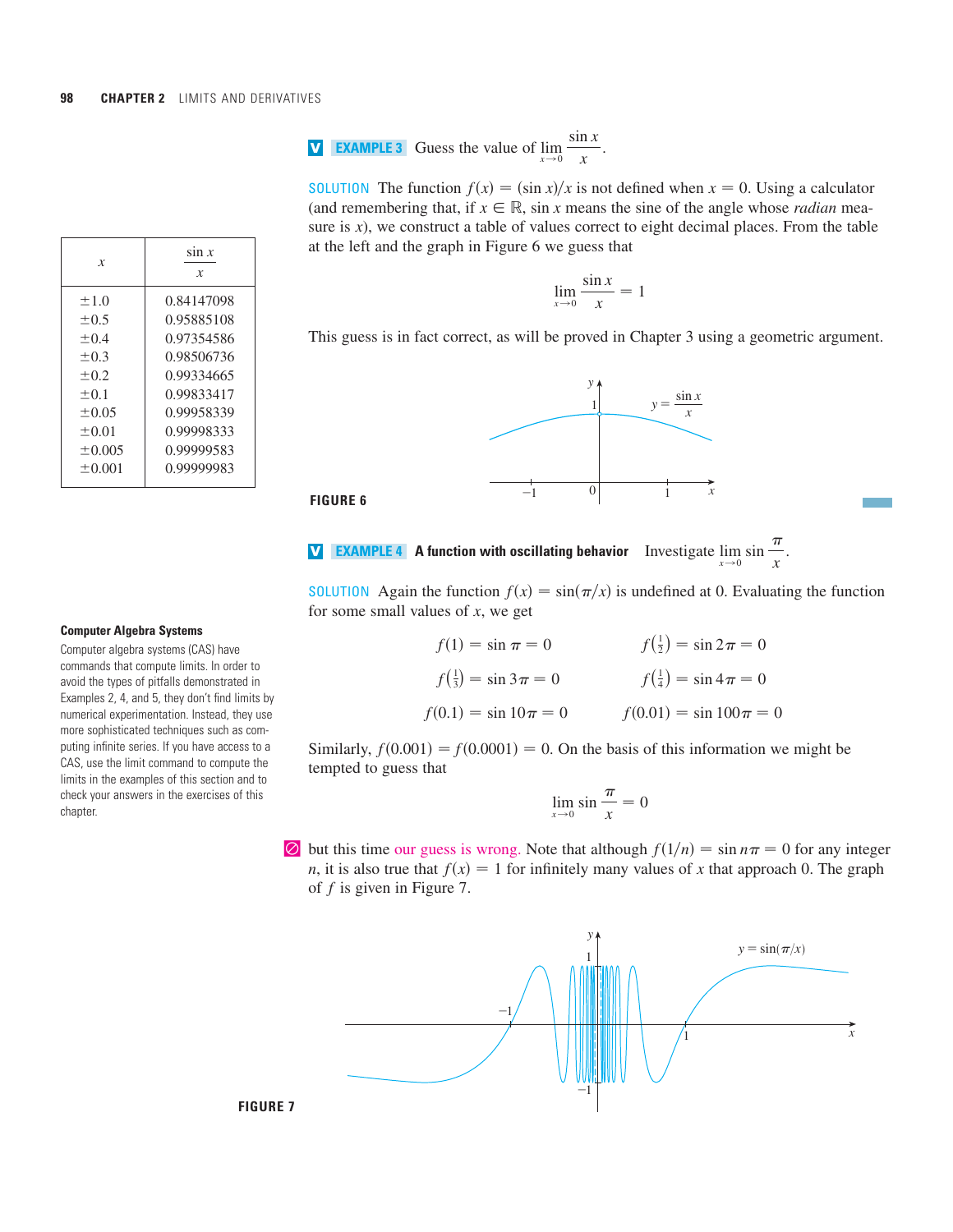The dashed lines near the y-axis indicate that the values of  $sin(\pi/x)$  oscillate between 1 and  $-1$  infinitely often as x approaches 0. (Use a graphing device to graph  $f$  and zoom in toward the origin several times. What do you observe?)

Since the values of  $f(x)$  do not approach a fixed number as x approaches 0,

$$
\lim_{x \to 0} \sin \frac{\pi}{x} \quad \text{does not exist}
$$

**EXAMPLE 5** Find 
$$
\lim_{x \to 0} \left( x^3 + \frac{\cos 5x}{10,000} \right).
$$

SOLUTION As before, we construct a table of values. From the first table in the margin it appears that

$$
\lim_{x \to 0} \left( x^3 + \frac{\cos 5x}{10,000} \right) = 0
$$

But if we persevere with smaller values of x, the second table suggests that

$$
\lim_{x \to 0} \left( x^3 + \frac{\cos 5x}{10,000} \right) = 0.000100 = \frac{1}{10,000}
$$

Later we will see that  $\lim_{x\to 0} \cos 5x = 1$ ; then it follows that the limit is 0.0001.

| Examples 4 and 5 illustrate some of the pitfalls in guessing the value of a limit. It is easy to guess the wrong value if we use inappropriate values of  $x$ , but it is difficult to know when to stop calculating values. And, as the discussion after Example 2 shows, sometimes calculators and computers give the wrong values. In the next section, however, we will develop foolproof methods for calculating limits.

**V EXAMPLE 6 A limit that does not exist** The Heaviside function  $H$  is defined by

$$
H(t) = \begin{cases} 0 & \text{if } t < 0 \\ 1 & \text{if } t \ge 0 \end{cases}
$$

[This function is named after the electrical engineer Oliver Heaviside (1850 –1925) and can be used to describe an electric current that is switched on at time  $t = 0$ .] Its graph is shown in Figure 8.

As t approaches 0 from the left,  $H(t)$  approaches 0. As t approaches 0 from the right,  $H(t)$  approaches 1. There is no single number that  $H(t)$  approaches as t approaches 0. Therefore,  $\lim_{t\to 0} H(t)$  does not exist.

### **One-Sided Limits**

We noticed in Example 6 that  $H(t)$  approaches 0 as t approaches 0 from the left and  $H(t)$ approaches 1 as  $t$  approaches 0 from the right. We indicate this situation symbolically by writing

$$
\lim_{t \to 0^-} H(t) = 0 \quad \text{and} \quad \lim_{t \to 0^+} H(t) = 1
$$

The symbol " $t \rightarrow 0$ " indicates that we consider only values of t that are less than 0. Likewise, " $t \rightarrow 0^{+}$ " indicates that we consider only values of t that are greater than 0.

| x    | $\cos 5x$<br>$x^3$<br>10,000 |
|------|------------------------------|
|      | 1.000028                     |
| 0.5  | 0.124920                     |
| 0.1  | 0.001088                     |
| 0.05 | 0.000222                     |
| 0.01 | 0.000101                     |

| x     | $\cos 5x$<br>$r^3$<br>10,000 |
|-------|------------------------------|
| 0.005 | 0.00010009                   |
| 0.001 | 0.00010000                   |



**FIGURE 8**  The Heaviside function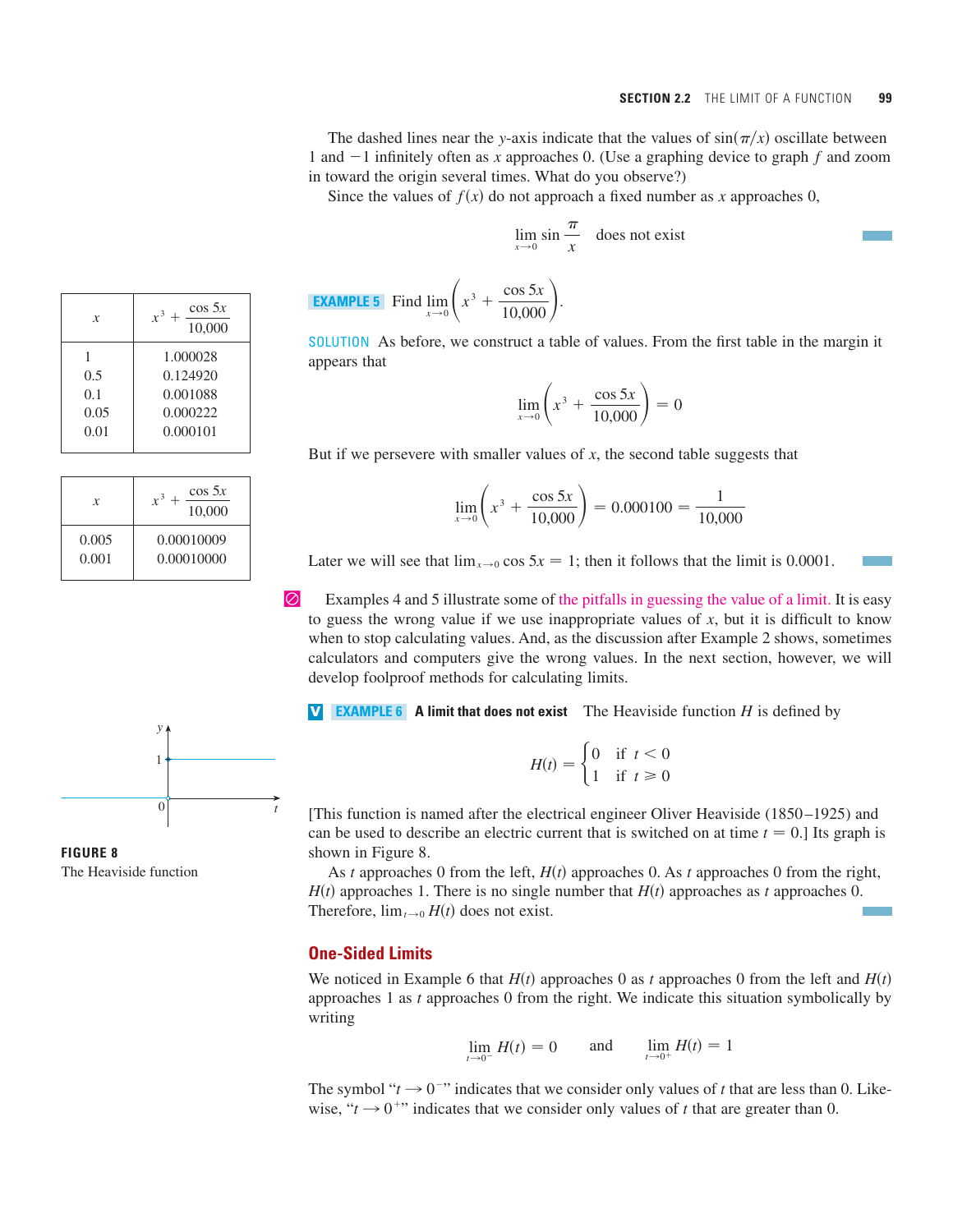**Definition** We write **2**

 $\lim_{x\to a^{-}} f(x) = L$ 

and say the **left-hand limit of**  $f(x)$  **as x approaches** *a* **[or the limit of**  $f(x)$  **as x approaches a from the left**] is equal to L if we can make the values of  $f(x)$  arbitrarily close to *L* by taking *x* to be sufficiently close to *a* and *x* less than *a*.

Notice that Definition 2 differs from Definition 1 only in that we require  $x$  to be less than  $a$ . Similarly, if we require that  $x$  be greater than  $a$ , we get "the **right-hand limit of**  $f(x)$  as x approaches a is equal to L" and we write

$$
\lim_{x \to a^+} f(x) = L
$$

Thus the symbol " $x \rightarrow a^{+}$ " means that we consider only  $x > a$ . These definitions are illustrated in Figure 9.



By comparing Definition l with the definitions of one-sided limits, we see that the following is true.

3 
$$
\lim_{x \to a} f(x) = L
$$
 if and only if  $\lim_{x \to a^{-}} f(x) = L$  and  $\lim_{x \to a^{+}} f(x) = L$ 



**FIGURE 10**

**V EXAMPLE 7 One-sided limits from a graph** The graph of a function g is shown in Figure 10. Use it to state the values (if they exist) of the following:

| (a) $\lim_{x \to 2^{-}} g(x)$ | (b) $\lim_{x \to 2^+} g(x)$ | (c) $\lim_{x\to 2} g(x)$ |
|-------------------------------|-----------------------------|--------------------------|
| (d) $\lim_{x \to 5^{-}} g(x)$ | (e) $\lim_{x \to 5^+} g(x)$ | (f) $\lim_{x\to 5} g(x)$ |

SOLUTION From the graph we see that the values of  $g(x)$  approach 3 as x approaches 2 from the left, but they approach 1 as x approaches 2 from the right. Therefore

(a) 
$$
\lim_{x \to 2^{-}} g(x) = 3
$$
 and (b)  $\lim_{x \to 2^{+}} g(x) = 1$ 

(c) Since the left and right limits are different, we conclude from (3) that  $\lim_{x\to 2} g(x)$ does not exist.

The graph also shows that

(d) 
$$
\lim_{x \to 5^{-}} g(x) = 2
$$
 and (e)  $\lim_{x \to 5^{+}} g(x) = 2$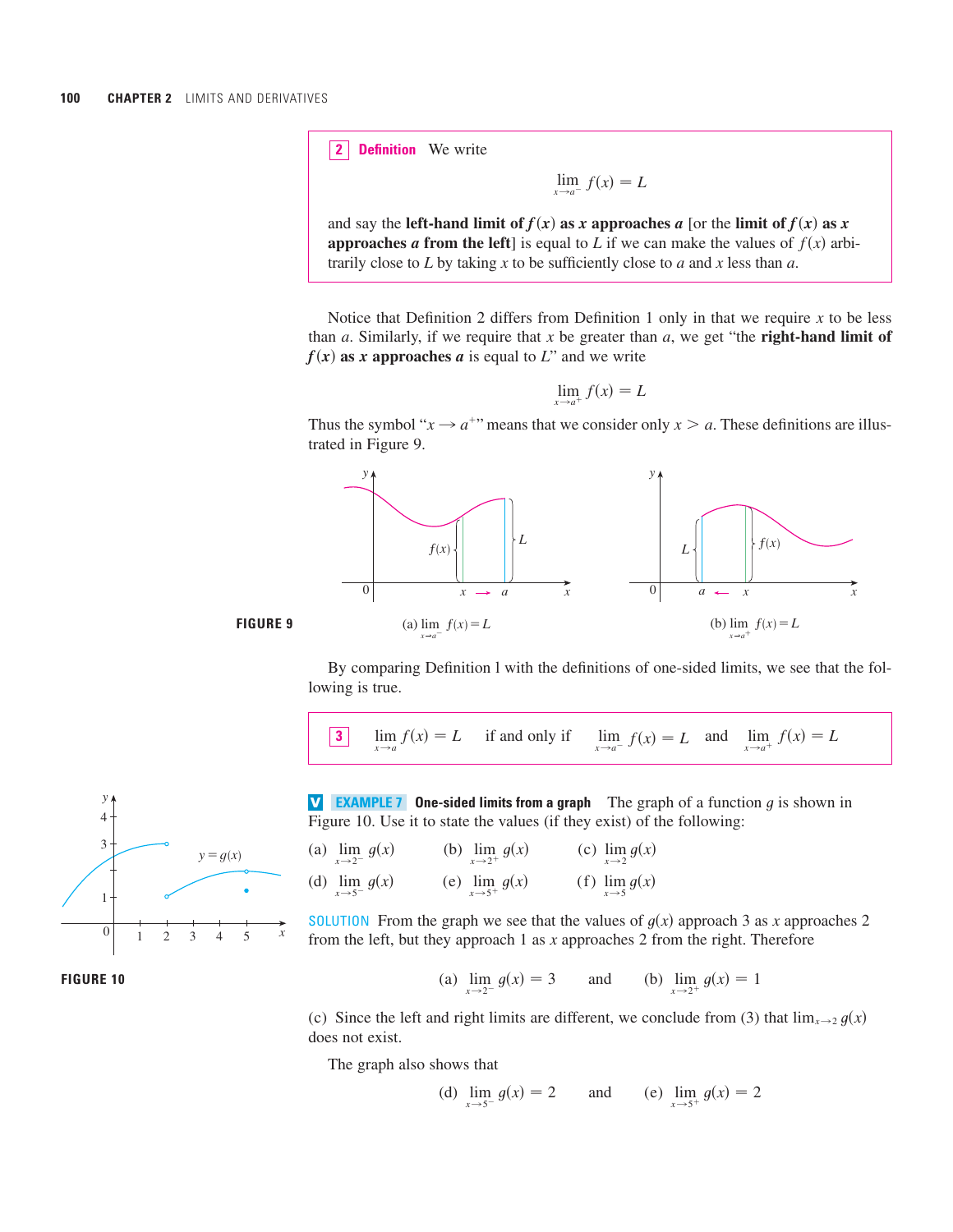(f) This time the left and right limits are the same and so, by (3), we have

$$
\lim_{x \to 5} g(x) = 2
$$

Despite this fact, notice that  $g(5) \neq 2$ .

**EXAMPLE 8** Find 
$$
\lim_{x \to 0} \frac{1}{x^2}
$$
 if it exists.

**SOLUTION** As x becomes close to 0,  $x^2$  also becomes close to 0, and  $1/x^2$  becomes very large. (See the table in the margin.) In fact, it appears from the graph of the function  $f(x) = 1/x^2$  shown in Figure 11 that the values of  $f(x)$  can be made arbitrarily large by taking x close enough to 0. Thus the values of  $f(x)$  do not approach a number, so  $\lim_{x\to 0} (1/x^2)$  does not exist.



*x*  $\pm 1$  1  $\pm 0.5$  4  $\pm 0.2$  25  $\pm 0.1$  100  $\pm 0.05$  400  $\pm 0.01$  10,000  $\pm 0.001$  1,000,000 1 *x*2

#### **FIGURE 11**

At the beginning of this section we considered the function  $f(x) = x^2 - x + 2$  and, based on numerical and graphical evidence, we saw that

$$
\lim_{x \to 2} (x^2 - x + 2) = 4
$$

According to Definition 1, this means that the values of  $f(x)$  can be made as close to 4 as we like, provided that we take  $x$  sufficiently close to 2. In the following example we use graphical methods to determine just how close is sufficiently close.

**EXAMPLE 9** If  $f(x) = x^2 - x + 2$ , how close to 2 does x have to be to ensure that  $f(x)$ is within a distance 0.1 of the number 4?

**SOLUTION** If the distance from  $f(x)$  to 4 is less than 0.1, then  $f(x)$  lies between 3.9 and 4.1, so the requirement is that

$$
3.9 < x^2 - x + 2 < 4.1
$$

Thus we need to determine the values of x such that the curve  $y = x^2 - x + 2$  lies between the horizontal lines  $y = 3.9$  and  $y = 4.1$ . We graph the curve and lines near the point  $(2, 4)$  in Figure 12. With the cursor, we estimate that the x-coordinate of the point of intersection of the line  $y = 3.9$  and the curve  $y = x^2 - x + 2$  is about 1.966. Similarly, the curve intersects the line  $y = 4.1$  when  $x \approx 2.033$ . So, rounding to be safe, we conclude that

$$
3.9 < x^2 - x + 2 < 4.1 \quad \text{when} \quad 1.97 < x < 2.03
$$

Therefore  $f(x)$  is within a distance 0.1 of 4 when x is within a distance 0.03 of 2.

The idea behind Example 9 can be used to formulate the precise definition of a limit that is discussed in Appendix D.



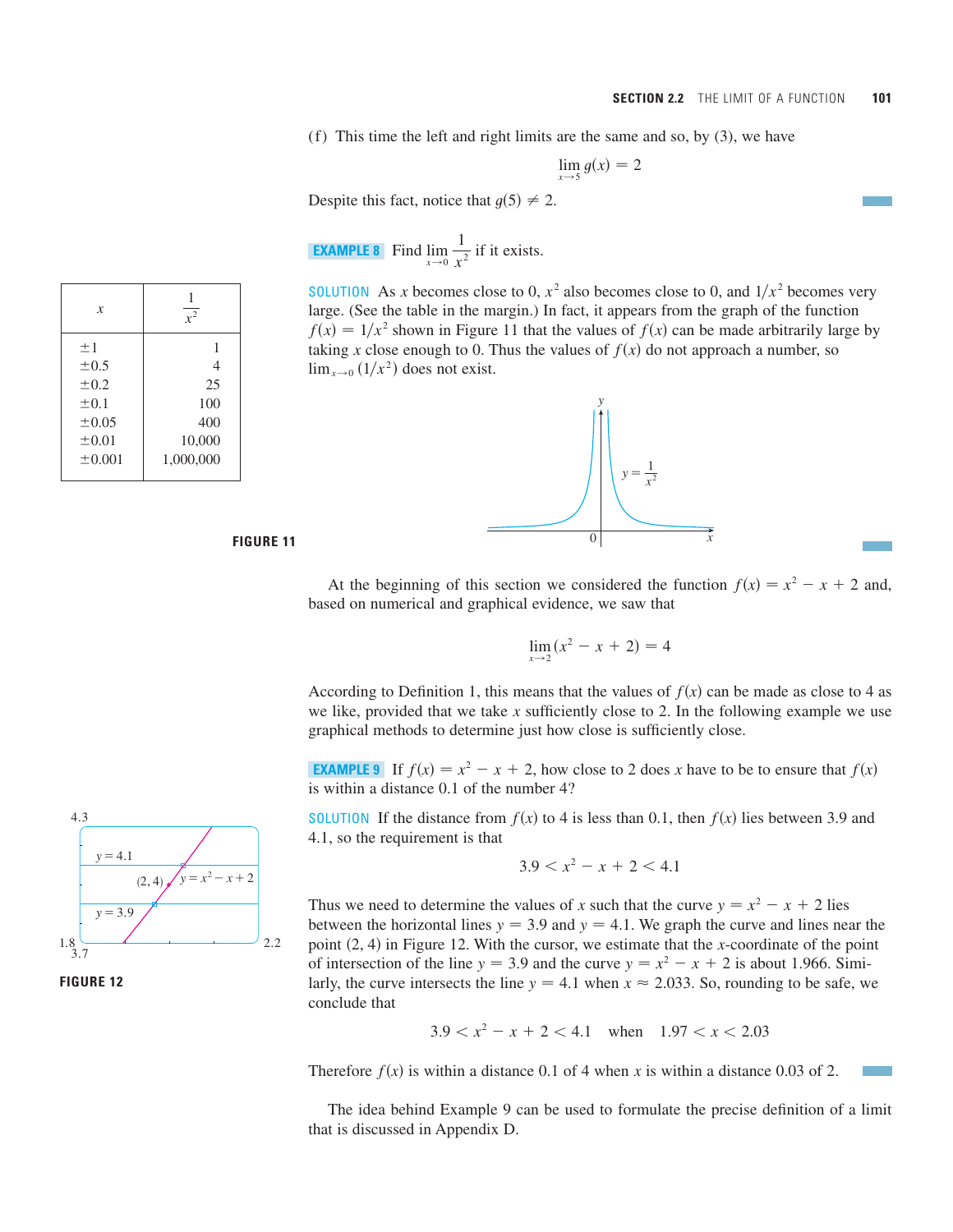## **2.2 Exercises**

**1.** Explain in your own words what is meant by the equation

$$
\lim_{x\to 2} f(x) = 5
$$

Is it possible for this statement to be true and yet  $f(2) = 3$ ? Explain.

**2.** Explain what it means to say that

$$
\lim_{x \to 1^{-}} f(x) = 3 \quad \text{and} \quad \lim_{x \to 1^{+}} f(x) = 7
$$

In this situation is it possible that  $\lim_{x\to 1} f(x)$  exists? Explain.

**3.** Use the given graph of  $f$  to state the value of each quantity, if it exists. If it does not exist, explain why.

| (a) $\lim_{x \to 1^{-}} f(x)$ | (b) $\lim_{x \to 1^+} f(x)$ | (c) $\lim_{x\to 1} f(x)$ |
|-------------------------------|-----------------------------|--------------------------|
|                               |                             |                          |

(d) 
$$
\lim_{x \to 5} f(x)
$$
 (e)  $f(5)$ 



**4.** For the function  $f$  whose graph is given, state the value of each quantity, if it exists. If it does not exist, explain why.

(a)  $\lim_{x \to 0} f(x)$  (b)  $\lim_{x \to 3^{-}} f(x)$  (c)  $\lim_{x \to 3^{-}} f(x)$  (c)  $\lim_{x \to 3^{+}} f(x)$ (a)  $\lim_{x \to 0} f(x)$ 

(d) 
$$
\lim_{x \to 3} f(x)
$$
 (e)  $f(3)$ 



**5.** For the function  $g$  whose graph is given, state the value of each quantity, if it exists. If it does not exist, explain why.

| (a) $\lim_{t \to 0^{-}} g(t)$ | (b) $\lim_{t \to 0^+} g(t)$ | (c) $\lim_{t\to 0} g(t)$ |
|-------------------------------|-----------------------------|--------------------------|
| (d) $\lim_{t\to 2^{-}} g(t)$  | (e) $\lim_{t \to 2^+} g(t)$ | (f) $\lim_{t\to 2} g(t)$ |

(g)  $g(2)$  (h)

2) (h)  $\lim_{t \to 4} g(t)$ 

| 2 |   |  |  |
|---|---|--|--|
|   |   |  |  |
|   |   |  |  |
|   | 2 |  |  |
|   |   |  |  |
|   |   |  |  |

**6.** For the function h whose graph is given, state the value of each quantity, if it exists. If it does not exist, explain why.

| (a) $\lim_{x \to -3^{-}} h(x)$ | (b) $\lim_{x \to -3^+} h(x)$ | (c) $\lim_{x\to -3} h(x)$     |
|--------------------------------|------------------------------|-------------------------------|
| (d) $h(-3)$                    | (e) $\lim_{x \to 0^-} h(x)$  | (f) $\lim_{x \to 0^+} h(x)$   |
| (g) $\lim_{x\to 0} h(x)$       | (h) $h(0)$                   | (i) $\lim_{x\to 2} h(x)$      |
| (j) $h(2)$                     | (k) $\lim_{x \to 5^+} h(x)$  | (1) $\lim_{x \to 5^{-}} h(x)$ |



**7–8** Sketch the graph of the function and use it to determine the values of *a* for which  $\lim_{x\to a} f(x)$  exists.

7. 
$$
f(x) = \begin{cases} 1 + x & \text{if } x < -1 \\ x^2 & \text{if } -1 \le x < 1 \\ 2 - x & \text{if } x \ge 1 \end{cases}
$$
  
8. 
$$
f(x) = \begin{cases} 1 + \sin x & \text{if } x < 0 \\ \cos x & \text{if } 0 \le x \le \pi \\ \sin x & \text{if } x > \pi \end{cases}
$$

**9–11** Use the graph of the function  $f$  to state the value of each limit, if it exists. If it does not exist, explain why.

(a) 
$$
\lim_{x \to 0^{-}} f(x)
$$
 (b)  $\lim_{x \to 0^{+}} f(x)$  (c)  $\lim_{x \to 0} f(x)$ 

**9.** 
$$
f(x) = \frac{1}{1 + e^{1/x}}
$$
 **10.**  $f(x) = \frac{x^2 + x}{\sqrt{x^3 + x^2}}$ 

; Graphing calculator or computer with graphing software required **1.** Homework Hints available in TEC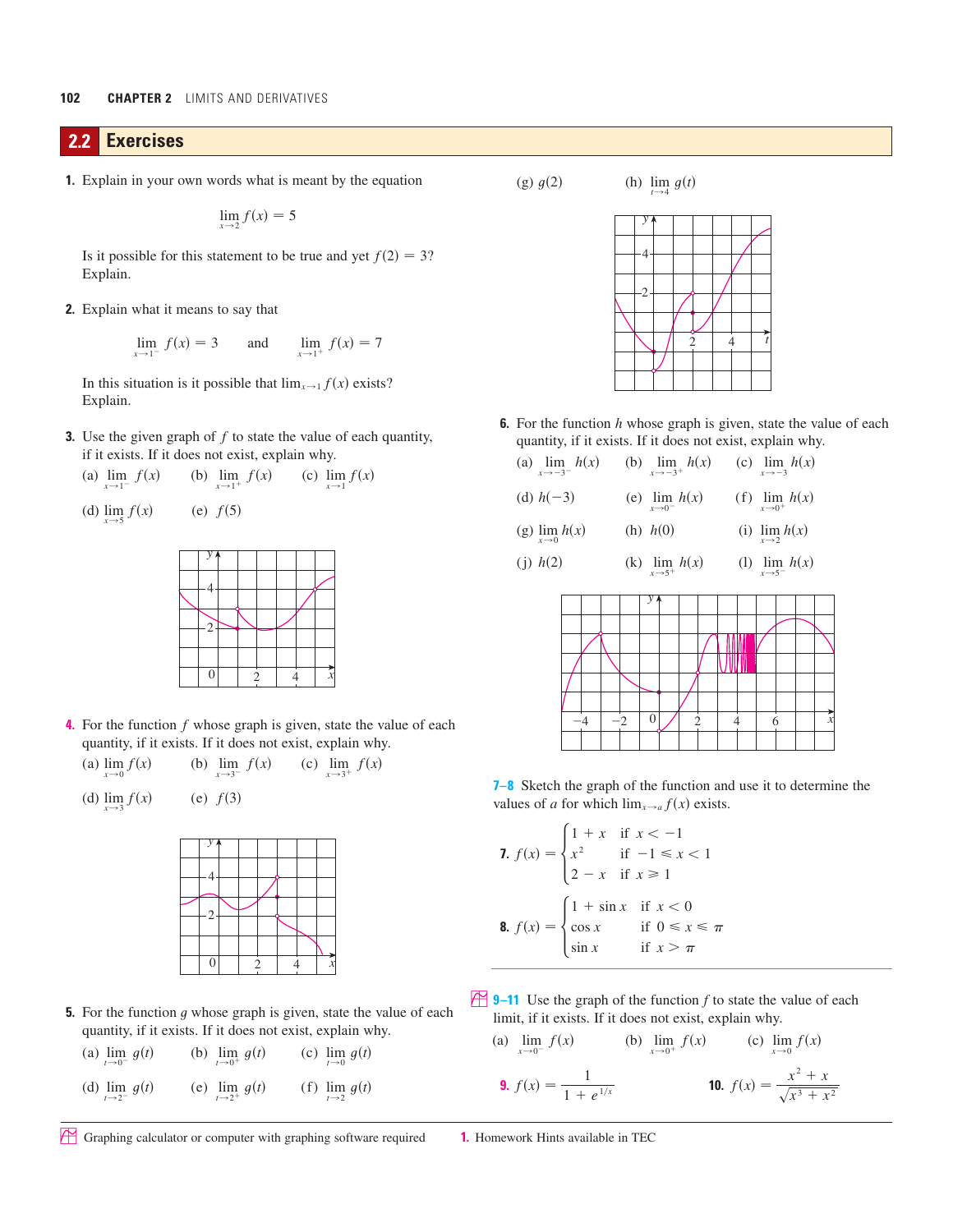$$
11. \ f(x) = \frac{\sqrt{2 - 2\cos 2x}}{x}
$$

**12.** A patient receives a 150-mg injection of a drug every 4 hours. The graph shows the amount  $f(t)$  of the drug in the bloodstream after *t* hours. Find

$$
\lim_{t \to 12^{-}} f(t) \qquad \text{and} \qquad \lim_{t \to 12^{+}} f(t)
$$

and explain the significance of these one-sided limits.



**13–16** Sketch the graph of an example of a function  $f$  that satisfies all of the given conditions.

- **13.**  $\lim_{x \to 0^{-}} f(x) = -1$ ,  $\lim_{x \to 0^{+}} f(x) = 2$ ,  $f(0) = 1$
- **14.**  $\lim_{x \to 0} f(x) = 1$ ,  $\lim_{x \to 3^{-}} f(x) = -2$ ,  $\lim_{x \to 3^{+}} f(x) = 2$ ,  $f(0) = -1, \quad f(3) = 1$
- **15.**  $\lim_{x \to 3^+} f(x) = 4$ ,  $\lim_{x \to 3^-} f(x) = 2$ ,  $\lim_{x \to -2} f(x) = 2$ ,  $f(3) = 3, \quad f(-2) = 1$
- **16.**  $\lim_{x \to 0^{-}} f(x) = 2$ ,  $\lim_{x \to 0^{+}} f(x) = 0$ ,  $\lim_{x \to 4^{-}} f(x) = 3$ ,  $\lim_{x \to 4^+} f(x) = 0, \quad f(0) = 2, \quad f(4) = 1$

**17–20** Guess the value of the limit (if it exists) by evaluating the function at the given numbers (correct to six decimal places).

**17.** 
$$
\lim_{x \to 2} \frac{x^2 - 2x}{x^2 - x - 2}, \quad x = 2.5, 2.1, 2.05, 2.01, 2.005, 2.001, 1.9, 1.95, 1.99, 1.995, 1.999
$$

**18.** 
$$
\lim_{x \to -1} \frac{x^2 - 2x}{x^2 - x - 2}
$$
  
\n
$$
x = 0, -0.5, -0.9, -0.95, -0.99, -0.999,
$$
  
\n
$$
-2, -1.5, -1.1, -1.01, -1.001
$$

**19.** 
$$
\lim_{t \to 0} \frac{e^{5t} - 1}{t}, \quad t = \pm 0.5, \pm 0.1, \pm 0.01, \pm 0.001, \pm 0.0001
$$

$$
\frac{2 \cos 2x}{x}
$$
\n
$$
20. \lim_{h \to 0} \frac{(2+h)^5 - 32}{h},
$$
\n
$$
h = \pm 0.5, \pm 0.1, \pm 0.01, \pm 0.001, \pm 0.0001
$$

**21–24** Use a table of values to estimate the value of the limit. If you have a graphing device, use it to confirm your result graphically.

**21.** 
$$
\lim_{x \to 0} \frac{\sqrt{x+4} - 2}{x}
$$
  
\n**22.** 
$$
\lim_{x \to 0} \frac{\tan 3x}{\tan 5x}
$$
  
\n**23.** 
$$
\lim_{x \to 1} \frac{x^6 - 1}{x^{10} - 1}
$$
  
\n**24.** 
$$
\lim_{x \to 0} \frac{9^x - 5^x}{x}
$$

- **25.** (a) By graphing the function  $f(x) = (\cos 2x \cos x)/x^2$  and zooming in toward the point where the graph crosses the *y*-axis, estimate the value of  $\lim_{x\to 0} f(x)$ .
	- (b) Check your answer in part (a) by evaluating  $f(x)$  for values of x that approach 0.
- **26.** (a) Estimate the value of

$$
\lim_{x \to 0} \frac{\sin x}{\sin \pi x}
$$

by graphing the function  $f(x) = (\sin x)/(\sin \pi x)$ . State your answer correct to two decimal places.

- (b) Check your answer in part (a) by evaluating  $f(x)$  for values of x that approach 0.
- **27.** (a) Estimate the value of the limit  $\lim_{x\to 0} (1 + x)^{1/x}$  to five decimal places. Does this number look familiar?
- (b) Illustrate part (a) by graphing the function  $y = (1 + x)^{1/x}$ .
	- **28.** The slope of the tangent line to the graph of the exponential function  $y = 2^x$  at the point  $(0, 1)$  is  $\lim_{x \to 0} (2^x - 1)/x$ . Estimate the slope to three decimal places.
	- **29.** (a) Evaluate the function  $f(x) = x^2 (2^x/1000)$  for  $x = 1$ , 0.8, 0.6, 0.4, 0.2, 0.1, and 0.05, and guess the value of

$$
\lim_{x \to 0} \left( x^2 - \frac{2^x}{1000} \right)
$$

- (b) Evaluate  $f(x)$  for  $x = 0.04, 0.02, 0.01, 0.005, 0.003,$  and 0.001. Guess again.
- **30.** (a) Evaluate  $h(x) = (\tan x x)/x^3$  for  $x = 1, 0.5, 0.1, 0.05$ , 0.01, and 0.005.
	- (b) Guess the value of  $\lim_{x\to 0} \frac{\tan x}{x^3}$ .  $\tan x - x$ *x* 3
	- (c) Evaluate  $h(x)$  for successively smaller values of x until you finally reach a value of 0 for  $h(x)$ . Are you still confident that your guess in part (b) is correct? Explain why you eventually obtained 0 values. (In Section 4.5 a method for evaluating the limit will be explained.)
- (d) Graph the function *h* in the viewing rectangle  $[-1, 1]$ by  $[0, 1]$ . Then zoom in toward the point where the graph